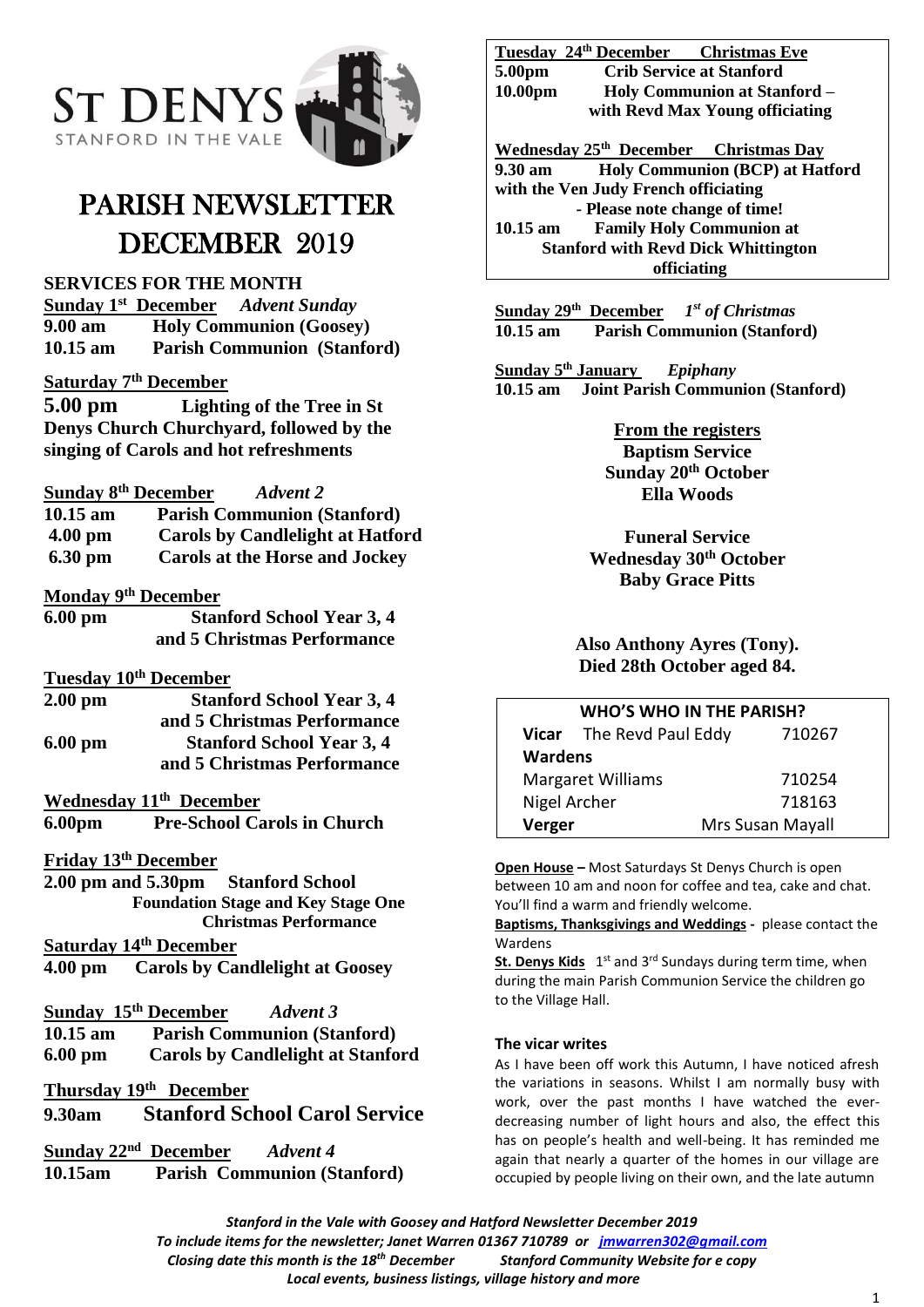and winter season can be a very lonely time for many of them, especially the elderly.

By the time you read this article we will be in December, officially the start of Winter, and it is no wonder that centuries ago, the pagans decided that during midwinter we needed a festival to brighten our souls up!

However, it is all too easy for us to want to fastforward the seasons in our own lives, like we want to fast forward autumn and winter stop. However, ask any of the local farmers and they will tell you how important it is to the created order that we go through each season - and the effects of any one season being interrupted.

I have found this particular in my own life of late. Many of you have kindly stopped me as I walk around the village to ask how I am. On the outside I have appeared normal, but inside a deeper work is happening. Firstly, my sciatic nerve was remoulding itself after injury, and linked muscles being rebalanced through physiotherapy, exercise and time. Secondly, like happens in nature, during the autumn and winter season, all sorts of things disappear and your stripped back to your barebones. Enforced rest for a vicar, like any other person, helps you to take stock of your own life and to reflect where you are at, and where your future may lie. It is not a season to be rushed. It is the season to be relished, although it can feel like your life is being churned over, ready for new seeds to be planted and new life to follow. It can also be painful as you face up to issues.

Several years ago, I was invited to Sweden to lecture at a conference. We flew in mid-afternoon and arrived to pitch black outside our train carriage window on the 3-hour ride to our venue. Our train journey soon took us out of the bright lights of the through countryside and to at least 30 minutes of complete blackness until we reached a batch of villages. There, there were no street lighting in those villages, and it was a custom, I was told, in Rural Sweden, every winter, to put an electric-lit candle in the window so that those who pass by would be cheered up. Sweden, of course, has a long winter and severe darkness. This has resulted in many people turning to alcohol (hence Government owned off-licenses) to make the evening hours shorter and to numb the pain. However, the alternative, and more positive way of dealing with the issue of a long, dark night (which is symbolic of something deeper) is to allow light to penetrate the darkness.

I am aware that whilst I've been off ill, a number of families In the village have gone through severe challenges. I know many others who are waiting hospital test results or, are themselves going through recovery from illness. Others are facing the challenges of cancer.

It is ironic that the secular end of the year is one of darkness, hence the need for money to extravagantly celebrate Christmas to bring some cheer. However, the 1st of December is the start of Advent, for Christians, the start of the New Year and everything to look forward to including the birth of Christ at Christmas.

In the bible it talks of Jesus being the 'Light of the world' and of 'Jesus coming into darkness which has never been able to extinguish' it.

As you reflect this Christmas at the various seasons you are going through, may I encourage you to allow the Seasons of Change to happen in your own lives, and to talk them through with a good friend, or with me when back to work in the New Year, and not to want to fast forward them. May I also encourage you to do you like the Swedish Rural communities do - to look to add an individual piece of light of good cheer to the neighbours around you, and ultimately to look to Jesus Christ to bring total and complete light into the darkness, not only in your life, but in the dark corners of our world.

Yours as ever **Paul** 

Ps. My GP and physio are working towards me re-starting work in January and building up hours slowly. Sadly, I have to be patient and go at the speed at which my body heals to enable full healing to take place and not set things back. My sincere thanks to the Churchwardens and members of St Denys Leadership team who have taken on extra responsibilities in my absence.



**On Sunday 3 November, much to the delight of many passing Villagers, the Stanford Coffee Shop was open! But for those venturing inside they found** 

**more than the usual warm welcome…**

Also there, with their creations on display were 9 local artisans participating in Stanford in the Vale's first ever Artisans Café: Sally Barnes - Leatherwork Mark Caldecourt - Metalwork Pat Elmore - Sculpture Julia Grinsted – Fused glass Kerry Houghton – Leadlight and glass Noriko MacFarlane - Pottery Anne Mills - Bellows Chrissy Morton - Jewellery Seija Wentworth – Cards and prints There was a great atmosphere all day as visitors enjoyed coffee, cake and a chat while also being impressed by the creative talents of their neighbours. There was a brisk trade going on and we now have a pretty good idea who is getting what for Christmas! Well done to all the participating Artisans who made the effort to present their creative output and thank you to the residents of Stanford in the Vale and surrounds for coming along and helping to make the day a great success. Next Artisans Cafe will be in the Spring.

Caryl Oliver caryloliver@hotmail.com

**Music in the Vale** would like to thank the musicians, poets, Stanford artists and everyone who attended our "Music and the Landscape" concert at St. Denys' Church in October. This concert was in support of Parkinsons.Me and we are delighted to report that it raised £150 for this worthwhile cause.

*Stanford in the Vale with Goosey and Hatford Newsletter December 2019 To include items for the newsletter; Janet Warren 01367 710789 or [jmwarren302@gmail.com](mailto:jmwarren302@gmail.com) Closing date this month is the 18th December Stanford Community Website for e copy Local events, business listings, village history and more*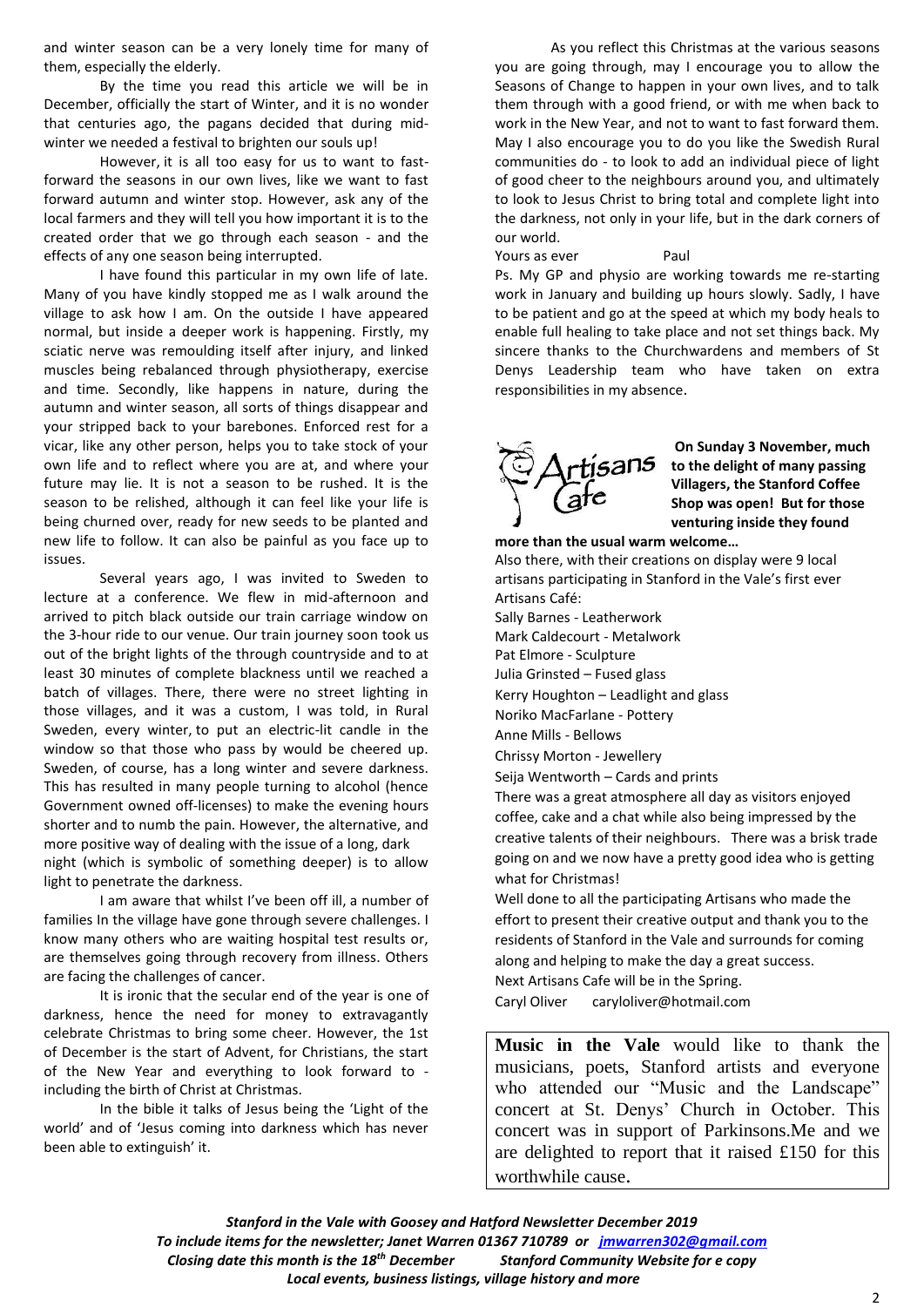# **WHEELCHAIR LOAN**

**A reminder that the village wheelchair is available, for temporary loan, to any resident of Stanford in the Vale ... Day trips out, temporary mobility problems, visitors with disabilities etc. For more information phone 01367 710724**

# **Stanford Volunteer Taxi Service**

If you need transport for a medical appointment, please phone **MARJORIE GOODING 01367 710656** As much notice about any appointments makes things easier.

**Would you be happy to take people to Faringdon, Wantage, Oxford, Swindon or Witney? We are needing more drivers!**

> **The next Parish Council Meeting is on Wednesday 4 th December in the large Village Hall at 7.30 pm All welcome**

**Scramblers Thursday 5 th December 9.00-10.30** In the Church All toddlers and carers welcome

# **Chatterbox Small Village Hall Every Thursday from 10 – 12 noon**

All are welcome to call in for a drink, catch up with friends or meet new ones. Occasional raffles, quizzes and bring and buy.

**Saturday 7th December 5.00 pm Lighting of the Tree in St** 

**Denys Church Churchyard, followed by the singing of Carols and hot refreshments Sunday 8th December 6.30 pm Carols at the Horse and Jockey**

**Monday 9th December Stanford Art Group** Christmas Activity Non-members welcome Members £2 Non-Members £5 Stanford Village Hall (Small Hall) 7.30- 9.30pm

# **Stanford in the Vale Village Hall Christmas Bingo Wednesday 11 December 2019**

Doors open at 7 for Eyes-down at 7.30pm **Cash prize for Last House** Bar and raffle Contact: J. Greenwood 01367 710578

# **FARINGDON & DISTRICT U3A – THURSDAY 12TH DECEMBER 2019 at 2.30pm Faringdon United Reform Church due to the General Election**

**Sally-Ann Spence,** a lecturer at the Oxford Natural History Museum will talk about "**Dung Beetles**. Sally is an informed and engaging science educator who has spent many years enthusing people about the wonders of invertebrates. She is the founder of Minibeast Mayhem, a specialist teaching company; she takes great delight in delivering lively material on this often misunderstood and underrated section of Biology. Refreshments are available after the talk. All members are welcome to attend but visitors are required to pay £1.50. **Advance notice - Our New Year Celebration** 

**January Japes** on Thursday 9th January with a talk afterwards on "My Walk to Freedom" by Al Sylvester. Booking details to follow in December.

# **Future Events**

**Stanford in the Vale Drama Group** are back in business in February with their annual panto **'Cinderella, the true story' Keep these dates : 6 th , 7 th and 8 th February In the Village Hall.** More information next month.

**Summer Festival Saturday 13 th June and Sunday 14 th June 2020**

*Stanford in the Vale with Goosey and Hatford Newsletter December 2019 To include items for the newsletter; Janet Warren 01367 710789 or [jmwarren302@gmail.com](mailto:jmwarren302@gmail.com) Closing date this month is the 18th December Stanford Community Website for e copy Local events, business listings, village history and more*